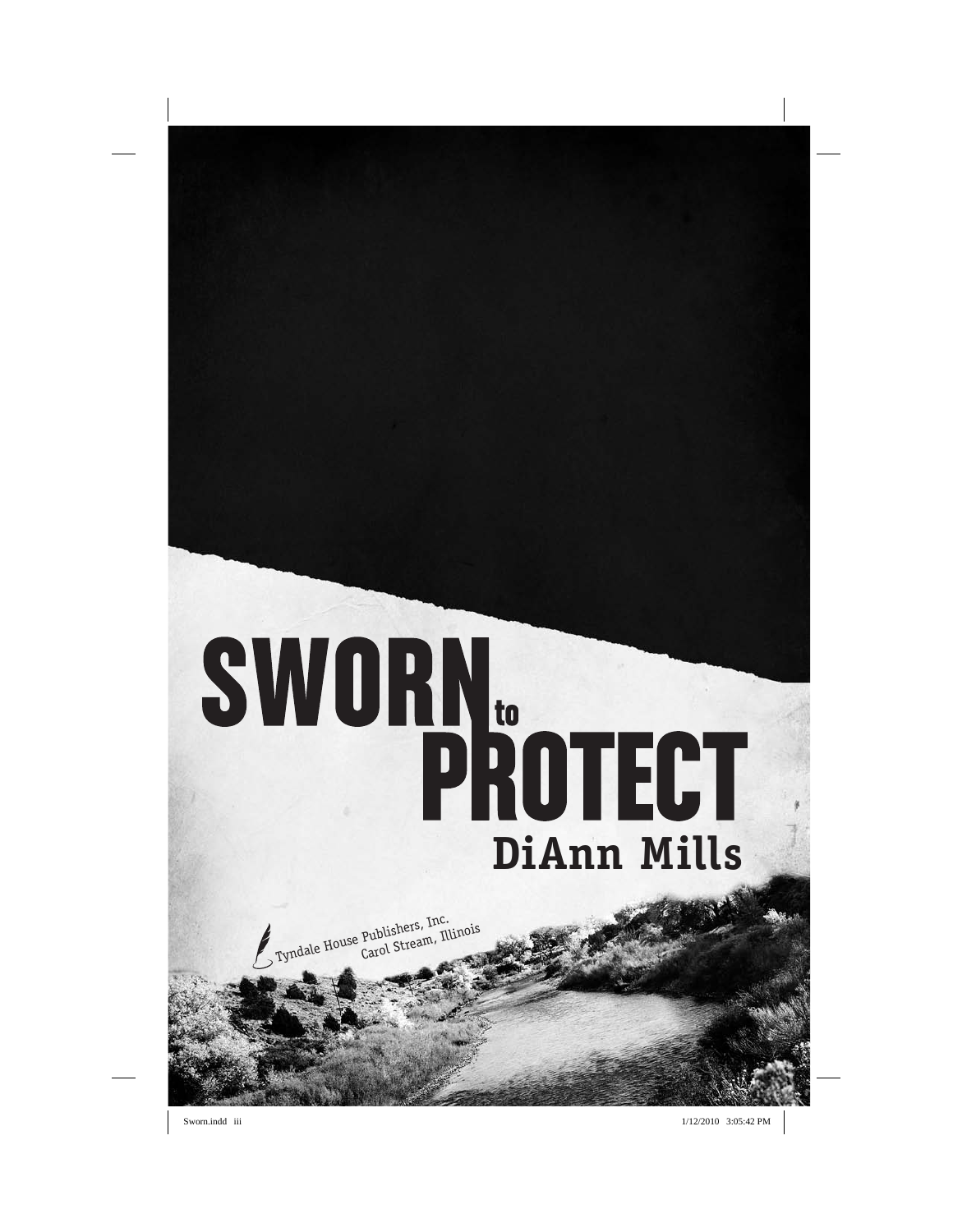Visit Tyndale's exciting Web site at www.tyndale.com.

Visit DiAnn Mills at www.diannmills.com.

*TYNDALE* and Tyndale's quill logo are registered trademarks of Tyndale House Publishers, Inc.

*Sworn to Protect*

Copyright © 2010 by DiAnn Mills. All rights reserved.

Cover photograph of sky © by Veer. All rights reserved.

Cover photograph of woman © by Blend Images/photolibrary. All rights reserved.

Cover photograph of river © by Image Source/photolibrary. All rights reserved.

Cover photograph of truck © by moodboard/photolibrary. All rights reserved.

Author photo copyright © 2006 by Chris Walter Photography. All rights reserved.

Designed by Jessie McGrath

Edited by Kathryn S. Olson

Published in association with the literary agency of Janet Kobobel Grant, Books & Such, Inc., 4788 Carissa Avenue, Santa Rosa, CA 95405.

Some Scripture quotations are taken from the *Holy Bible*, New Living Translation, copyright © 1996, 2004, 2007 by Tyndale House Foundation. Used by permission of Tyndale House Publishers, Inc., Carol Stream, Illinois 60188. All rights reserved.

Some Scripture quotations are taken from the Revised Standard Version of the Bible, copyright © 1952 [2nd edition, 1971] by the Division of Christian Education of the National Council of the Churches of Christ in the United States of America. Used by permission. All rights reserved.

This novel is a work of fiction. Names, characters, places, and incidents either are the product of the author's imagination or are used fictitiously. Any resemblance to actual events, locales, organizations, or persons living or dead is entirely coincidental and beyond the intent of either the author or the publisher.

### **Library of Congress Cataloging- in- Publication Data**

```
Mills, DiAnn.
Sworn to protect / DiAnn Mills.
  p. cm. — (Call of duty ; 2)
 ISBN 978-1-4143-2051-9 (pbk.)
 1. Border patrol agents—Fiction. I. Title.
 PS3613.I567S96 2010
 813′.6—dc22 2009032537
```
Printed in the United States of America

16 15 14 13 12 11 10 7 6 5 4 3 2 1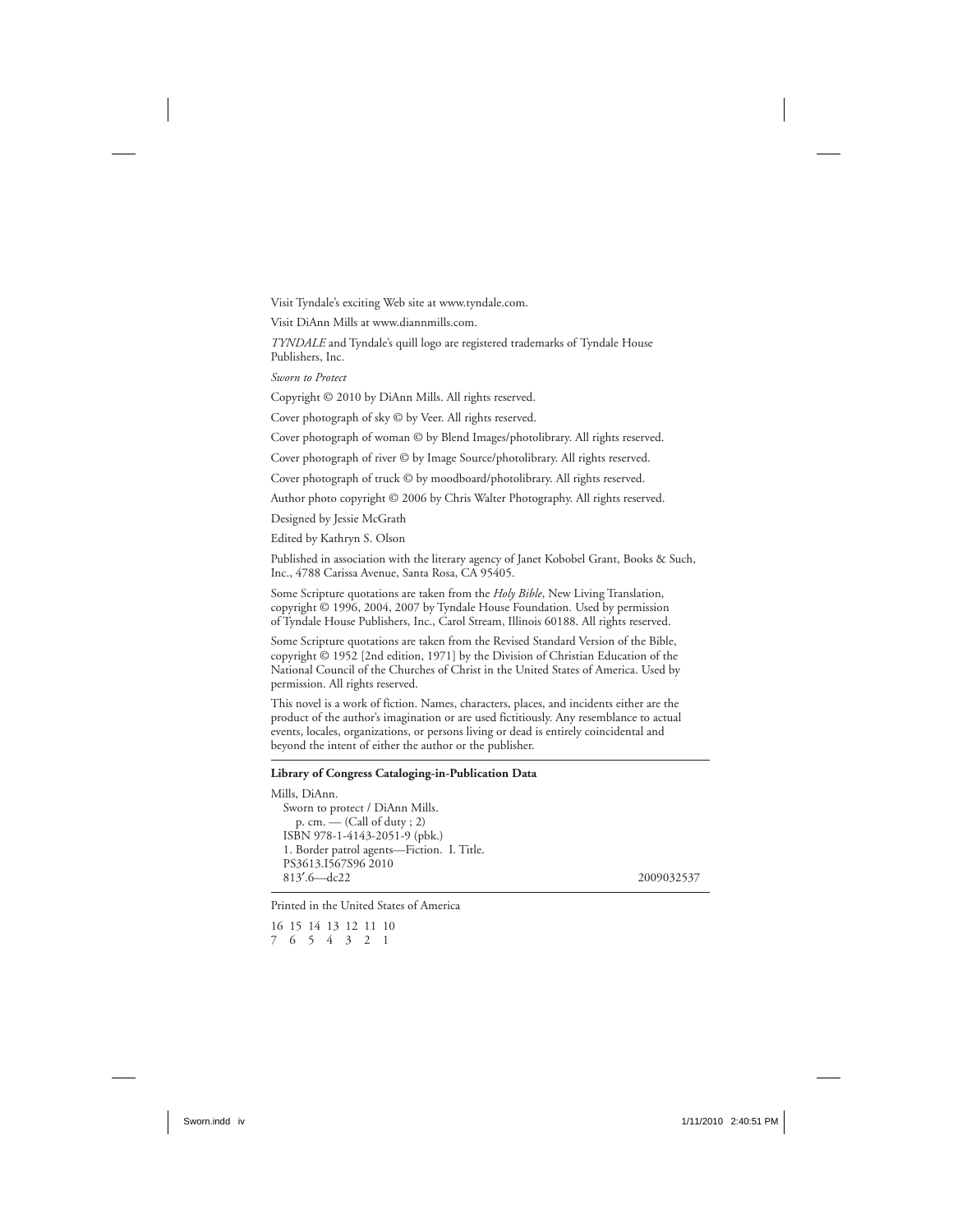*This book is dedicated to the courageous men and women of the Border Patrol, who protect our country's borders.*

### ★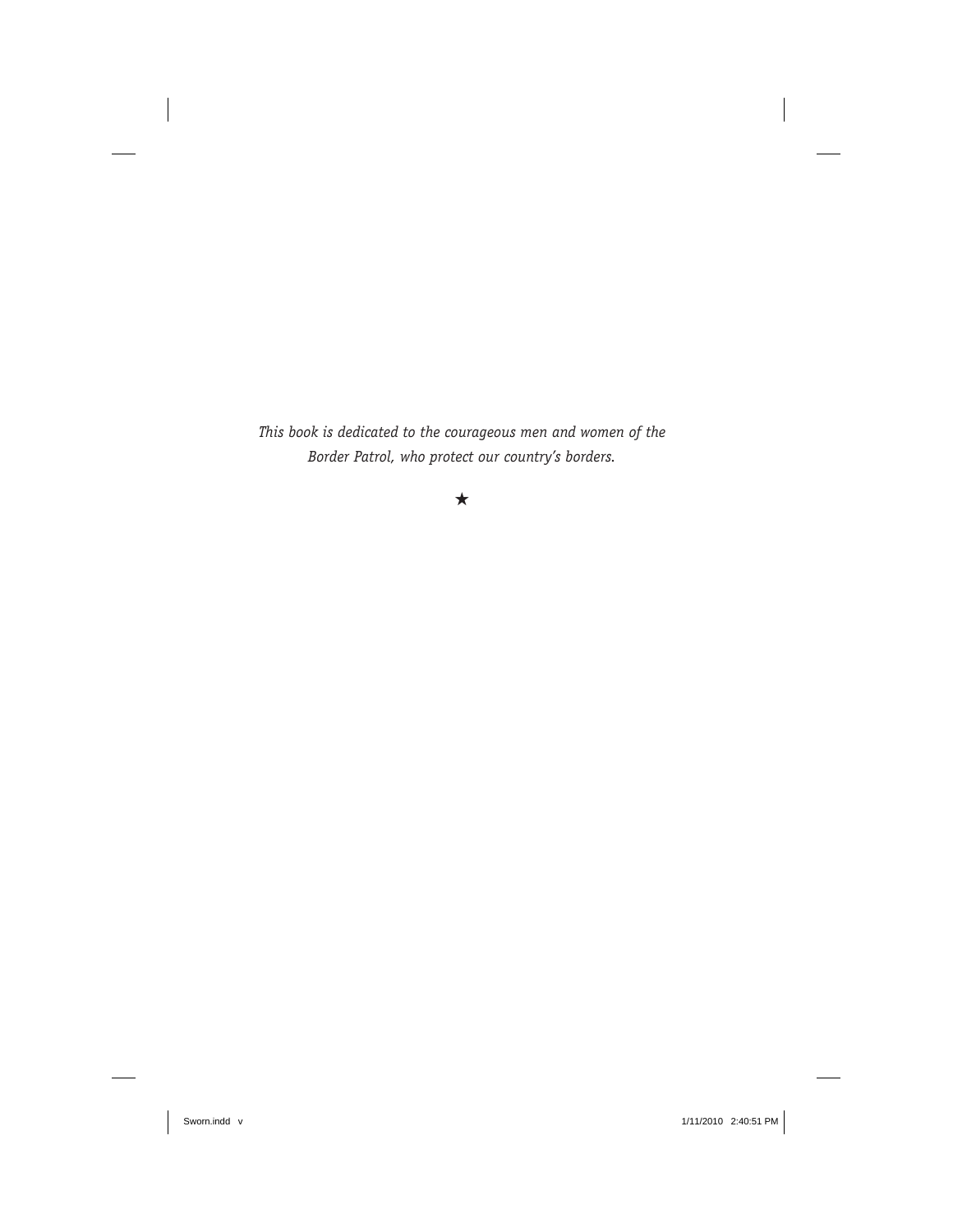*Don't copy the behavior and customs of this world, but let God transform you into a new person by changing the way you think. Then you will learn to know God's will for you, which is good and pleasing and perfect.* ROMANS 12:2

### ★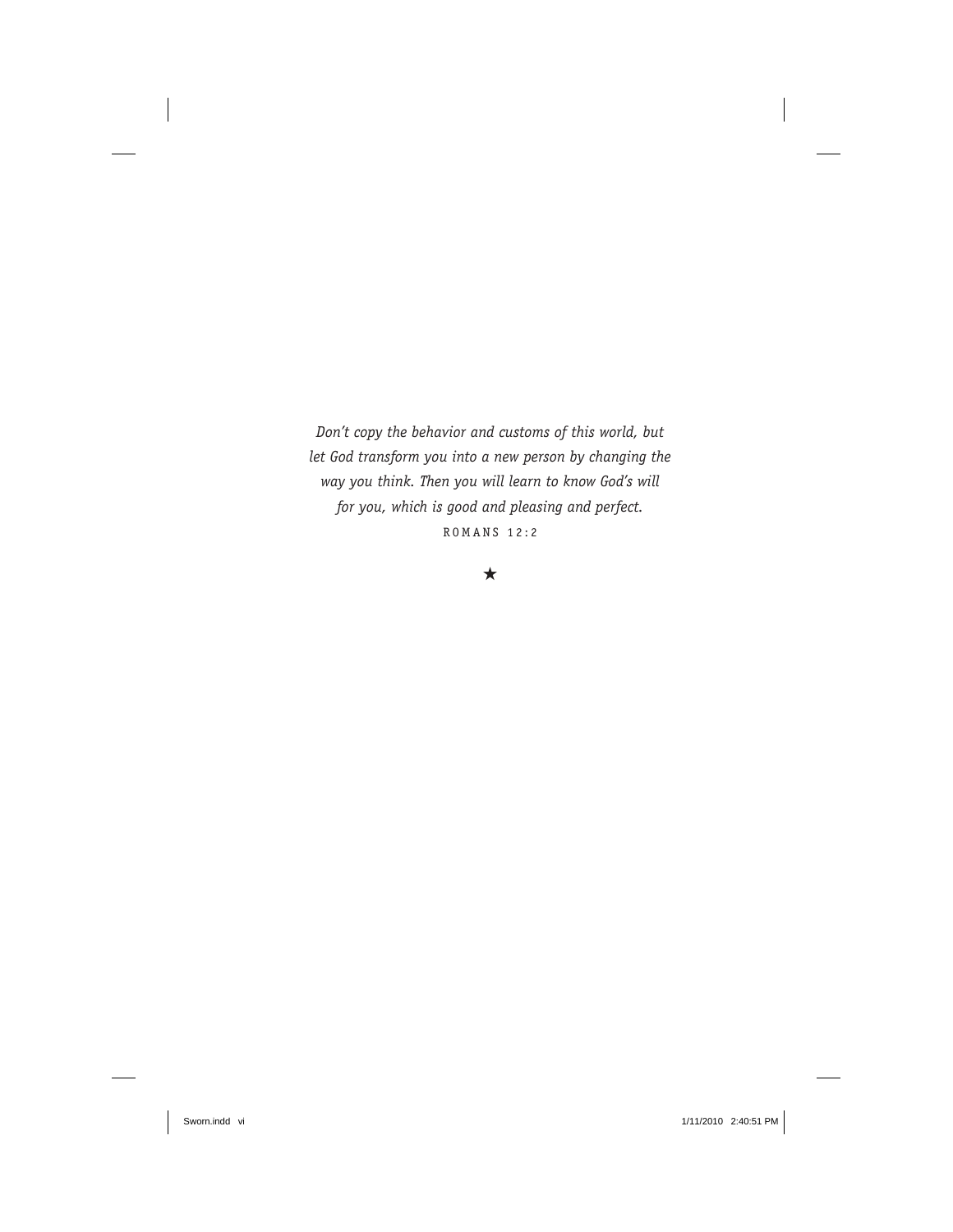*Many thanks to all who made this book possible: Carol Cox; Richard Mabry, MD; Kathy Roeth; and Debbie Gail Smith.*

### ★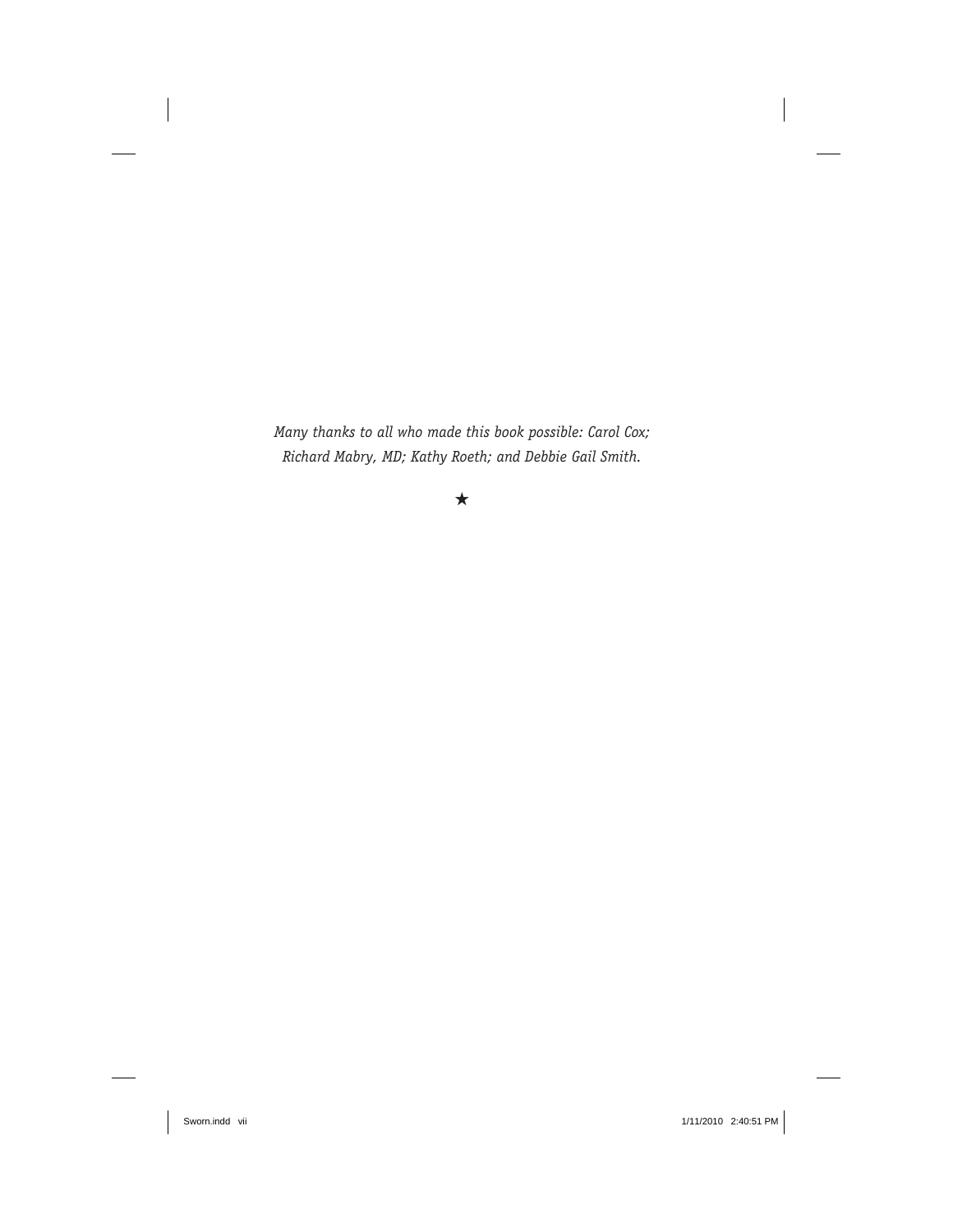# CHAPTER 1

We are truly a nation of immigrants. But we are also a nation of laws. BRENT ASHABRANNER

### **McAllen, Texas**

The Rio Grande was not just murky. It was toxic. Danika Morales respected the river's temperament—lazy and rushing, crystal and muddy, breathtaking and devastating. To many illegal immigrants, its flowing water signified hope and an opportunity for a better tomorrow, while others viewed the river crossing as a means of smuggling drugs or spreading terrorism. But for Danika, the depths meant death, and it didn't discriminate among its victims. That was why she chose a Border Patrol badge and carried a gun.

Shortly after the 8 a.m. muster, Danika snatched up the keys to the Tahoe assigned to her for the next ten hours and checked out an M4. A hum of voices, most with Hispanic accents and clipped with occasional laughter, swirled around the station. A labyrinth of sights and sounds had succeeded in disorienting her. A daze.

She took a sip of the steaming coffee in hopes no one saw how the day's date affected her. Her hands shook. The twelfth of July. The second anniversary of Toby's murder. She thought she could handle it better than this, but the raw ache still seared her heart.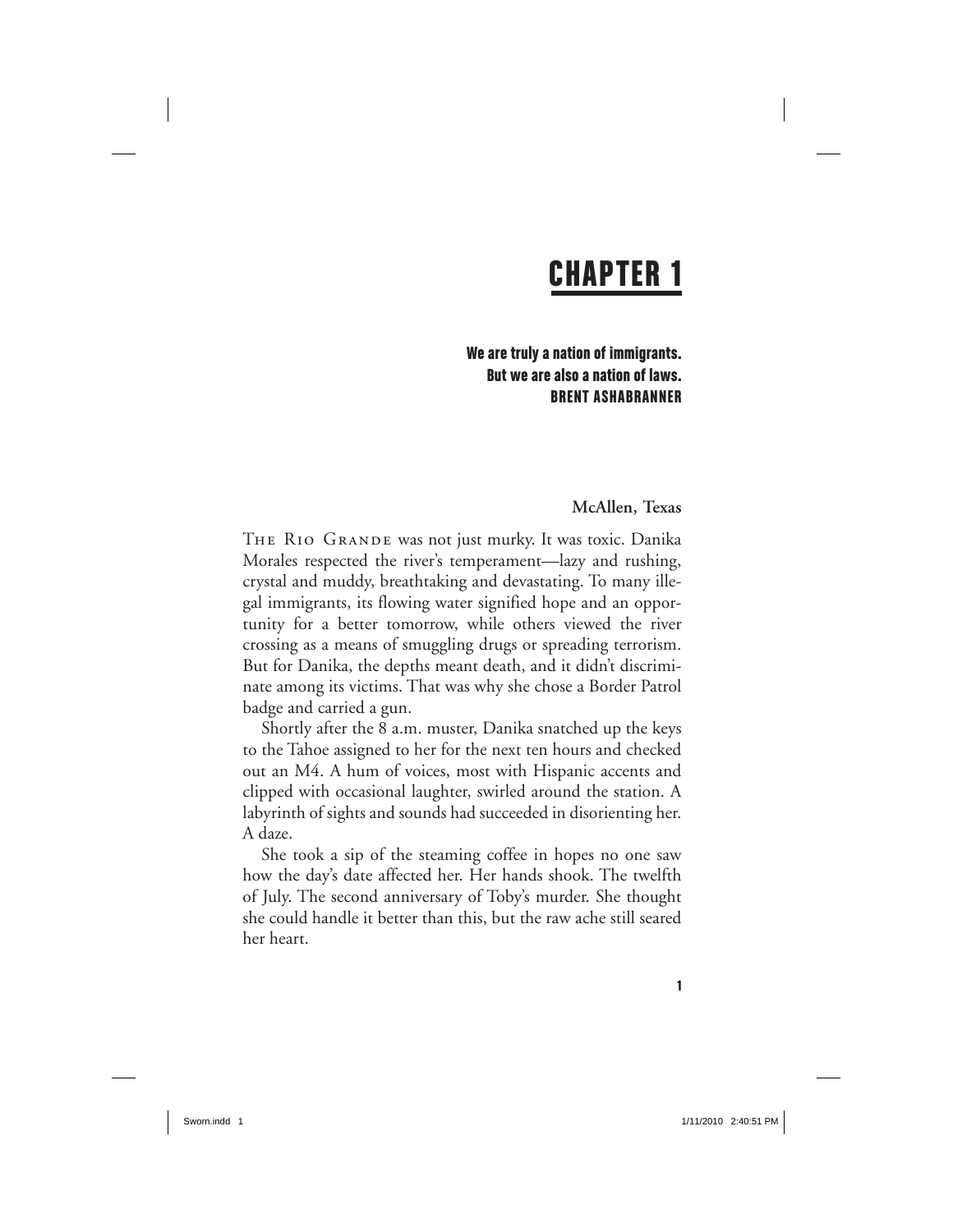"Tough day for me too," Jacob whispered beside her. "We can get through this together." The familiar tone of voice, as in many times before, nearly paralyzed her. Jacob sounded so much like his brother.

She stood shoulder to shoulder with her brother-in-law and glanced at his muscular frame and the silver streaks in his closely cropped hair, everything about him oddly different from Toby. Gone were the gentleness, the patience, and the outstretched arms of love.

"Thanks. But I'm all right."

He frowned, a typical expression. "Well, I'm not, and you shouldn't be either."

She was in no mood to rile him today. "I miss Toby every minute of the day, but we have to move on. He would have wanted it that way."

"Not till his murderer is found." Jacob's jaw tightened. "I'm disappointed in you."

 Danika took another sip of the hot coffee, burning her tongue. Caustic words threatened to surface and add one more brick to the wall dividing them. "I want the killer found too. I'm committed to it. I think about him every day and mourn for our daughter, who will never know her daddy. But I choose not to spend my time harboring hate and vengeance."

"You must not have really loved my brother."

The words cut deep, as Jacob must have known they would. No woman could have loved Toby like she did. "I refuse to be browbeaten by you anymore. Your hate is going to explode in your own backyard one day." She stopped herself before she lit a match to his temper. Actually, she'd rather have been dropped in the bush for the next ten hours with a shotgun and a can of OFF! than argue with him. But the time had come to distance herself from Jacob.

"Hey, Danika," an agent called, "do these belong to you?"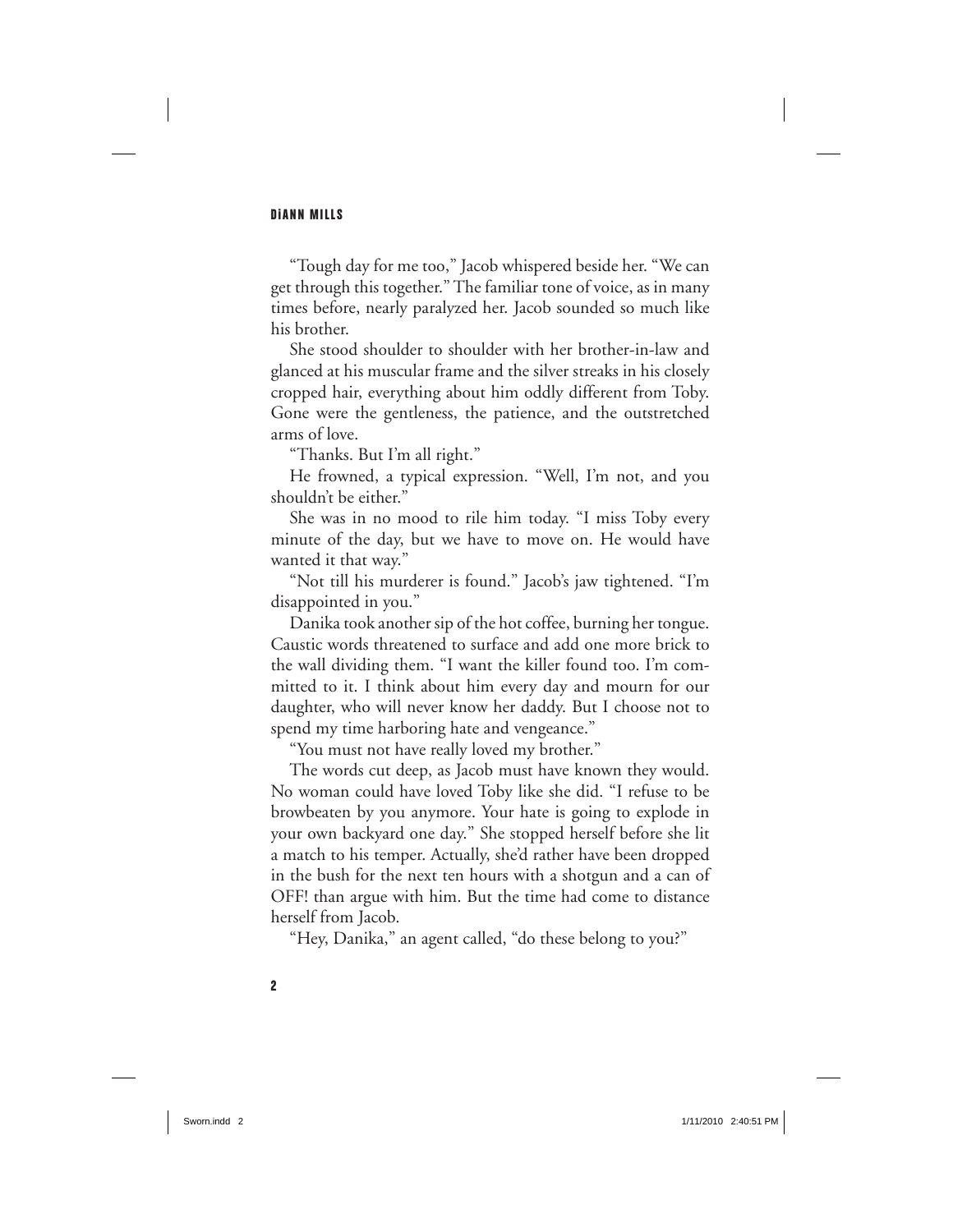She turned to see wiry Felipe Chavez carrying a vase with a huge bouquet of roses. *They remembered.* She swallowed a chunk of life. "Oh, guys, you didn't have to do this."

Felipe made his way toward her. The other agents hushed; then one of them started to clap. She smiled through the tears as he handed her the clear glass vase. The sweet fragrance no longer reminded her of death, but of life and her resolve to live each day in a way that commemorated Toby's devotion to her and their little daughter. Perhaps this was what the two-year marker meant.

She took the roses and studied the small crowd of agents. Good men, all of them—even Jacob.

"We cared about what happened to Toby too," Felipe said with a grim smile.

 Danika brushed her finger around one of the delicate petals and formed her words. Memories had stalked her like a demon since last night. "Don't know what to say except thank you. Toby was a soldier for his own cause, and he spent his life doing what he believed in. Just like all of us."

One agent shook his head, frowned, and left the room. Far too many explanations for his disapproval raced through her mind. But Danika needed to put the ugliness behind her.

She set the flowers on the long table in front of her. "Today is the second anniversary of Toby's death. All of you have looked after me and my daughter, especially during holidays and special occasions. His death is why I'm more dedicated than ever to help protect the border." She paused, sensing her emotions rushing into chaos. "I appreciate your remembering him and the sacrifice he made, especially since his beliefs were controversial." Enough said.

She took a deep, cleansing breath. "I brought doughnuts." And they were buttermilk, Toby's favorite.

She glanced at Jacob, hoping to end the tension between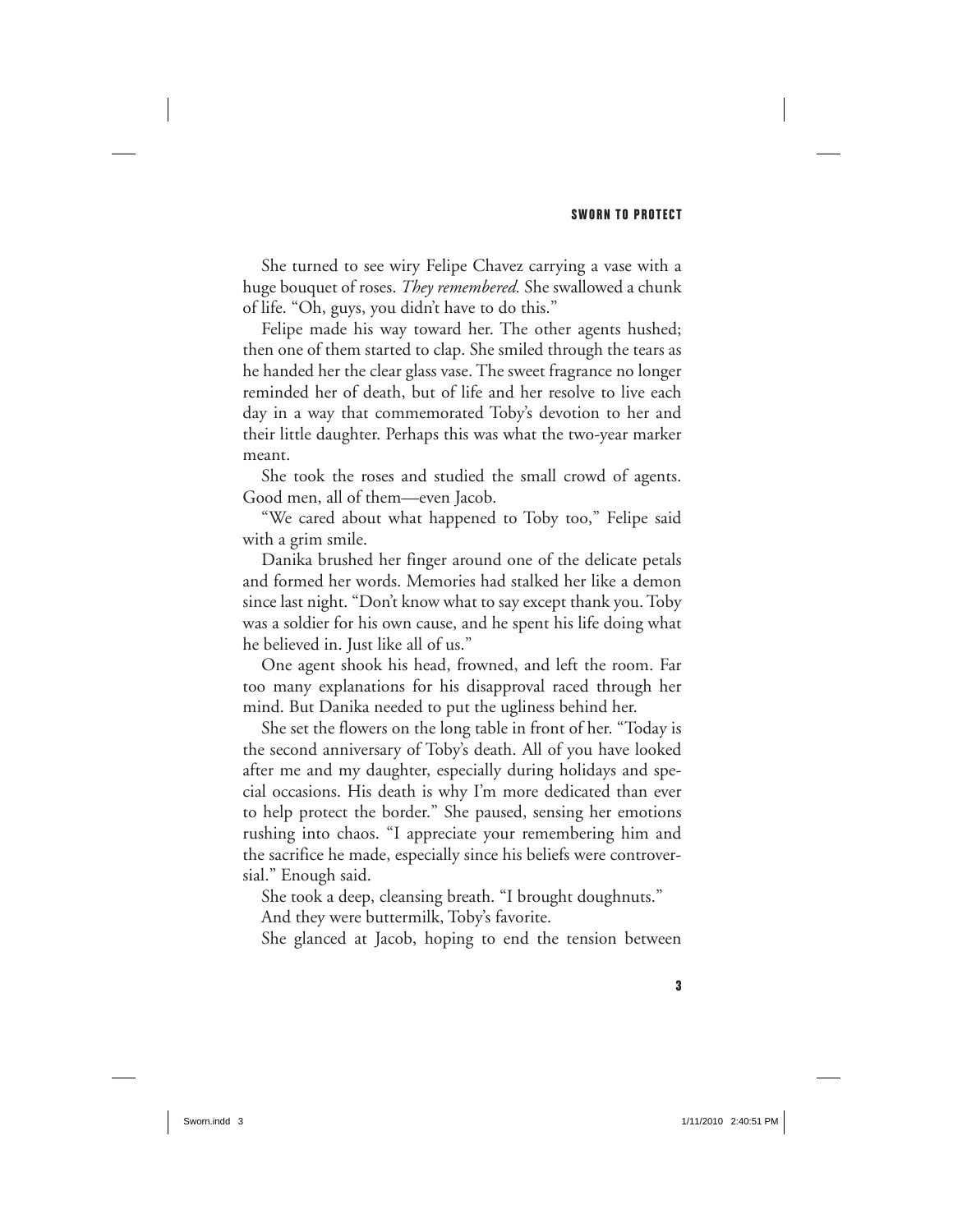them. How Barbara could stay married to him was beyond her comprehension. He treated her and their four kids like yesterday's trash.

 Danika wound through the crowd of agents, greeting those who offered condolences and others who offered a good-morning.

The field operations supervisor, Agent Oden Herrera, stood in front of the flags—the U.S., Homeland Security, and the Border Patrol. Pushing the emotions of regret and grief about Toby aside, Danika captured the supervisor's attention. "During the muster you said intel had picked up a cocaine drop last night?"

Herrera walked to a wall map and pointed. "Like I said earlier: arrested seven men and two women right along here, your area. A kid had a small bag of cocaine on him. Most likely a deterrent. The drug smuggler either hid it before being apprehended, or he's still waiting for someone to pick him up. Dogs have been out there most of the night, but Barnett and Fire-Eater are headed that way in a few minutes."

 Danika finished her coffee and made her way into the stifling heat and stopped by Jon Barnett's truck. As Fire-Eater's handler, he had everyone's admiration, and the Belgian sheepdog had a reputation for being the best of the K-9s. Barnett snapped on the dog's leash and waved.

"I hear we're working the same area today." Danika refrained from patting Fire-Eater. Some days he wasn't people friendly. After seeing the dog in action a few times when he'd found drug runners, she sometimes felt sorry for those he brought down.

Barnett grinned and wiped the sweat already beading on his face. "He's a good dog, Morales. Just needs a little help with his people skills." He laughed, his freckles deepening in the intense sun. "And he's great with the wife and kids. Like another member of the family." He pulled out his keys. "Do you want to talk? We have a few minutes."

All she really wanted was for the day to be over. Talking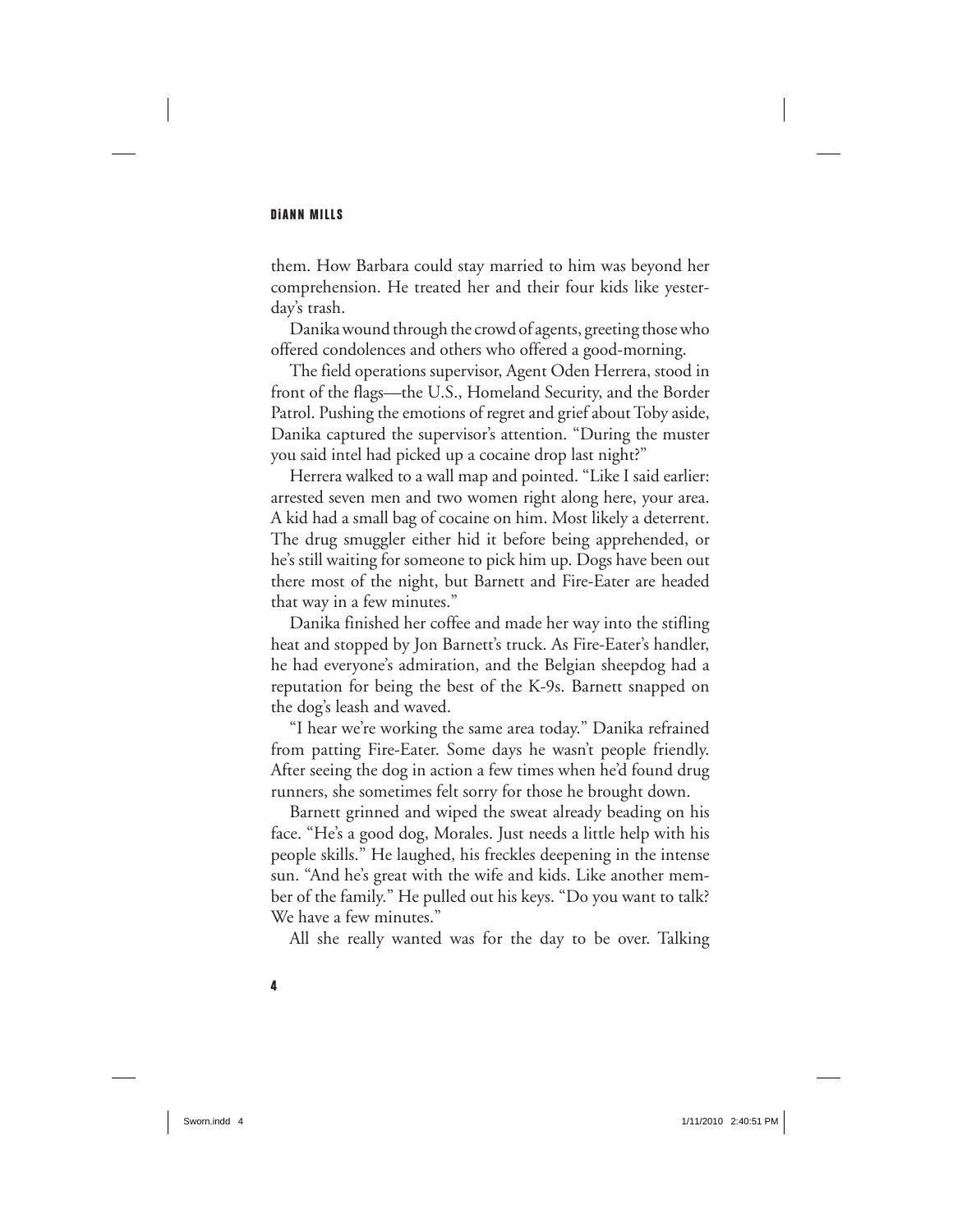increased the chances of liquid emotion—which was more lethal than the river flowing between the U.S. and Mexico. "No thanks. I'm fine."

"Do you *need* to talk?"

"It's been two years." Therapeutic or not, she would not open up, even to a sweet guy like Barnett. She'd spent hours building a reputation as a tough agent, and she wasn't about to take a nosedive now.

"Right, and the sooner you admit that today has crept up on you worse than a case of food poisoning, the better you'll feel."

She had to agree. "Have you turned psychologist?"

"Fire- Eater and five kids taught me all I know."

"I had a dog when I was a kid," she said, looking for any subject except Toby. "Gentle, sensed my moods, smart. My best friend. Sure missed him when he was gone." Danika blinked back a tear, despising her reaction. She stared at Fire- Eater rather than look into Barnett's face.

"I bet he slept at the foot of your bed."

Fire-Eater climbed into the backseat of the double-cab truck.

"Sometimes in it. We even shared meals. I didn't like meat, and he'd eat it for me."

"Who's your best friend now?"

She swallowed the ever-increasing lump in her throat. "Toby's gone, and I have a tough time in church."

"Confession is a beginning. Any family?"

"Toby's family has been good to me." *Never mind Jacob.* "My folks never approved of my marriage." She sucked in a breath. It hissed like the poisonous snakes she feared. "Well-meaning friends do this to me."

"Do you feel any better?"

*Sneak.* "Yeah, thanks, doc. You—"

Fire-Eater barked. No doubt anxious to get moving. The animal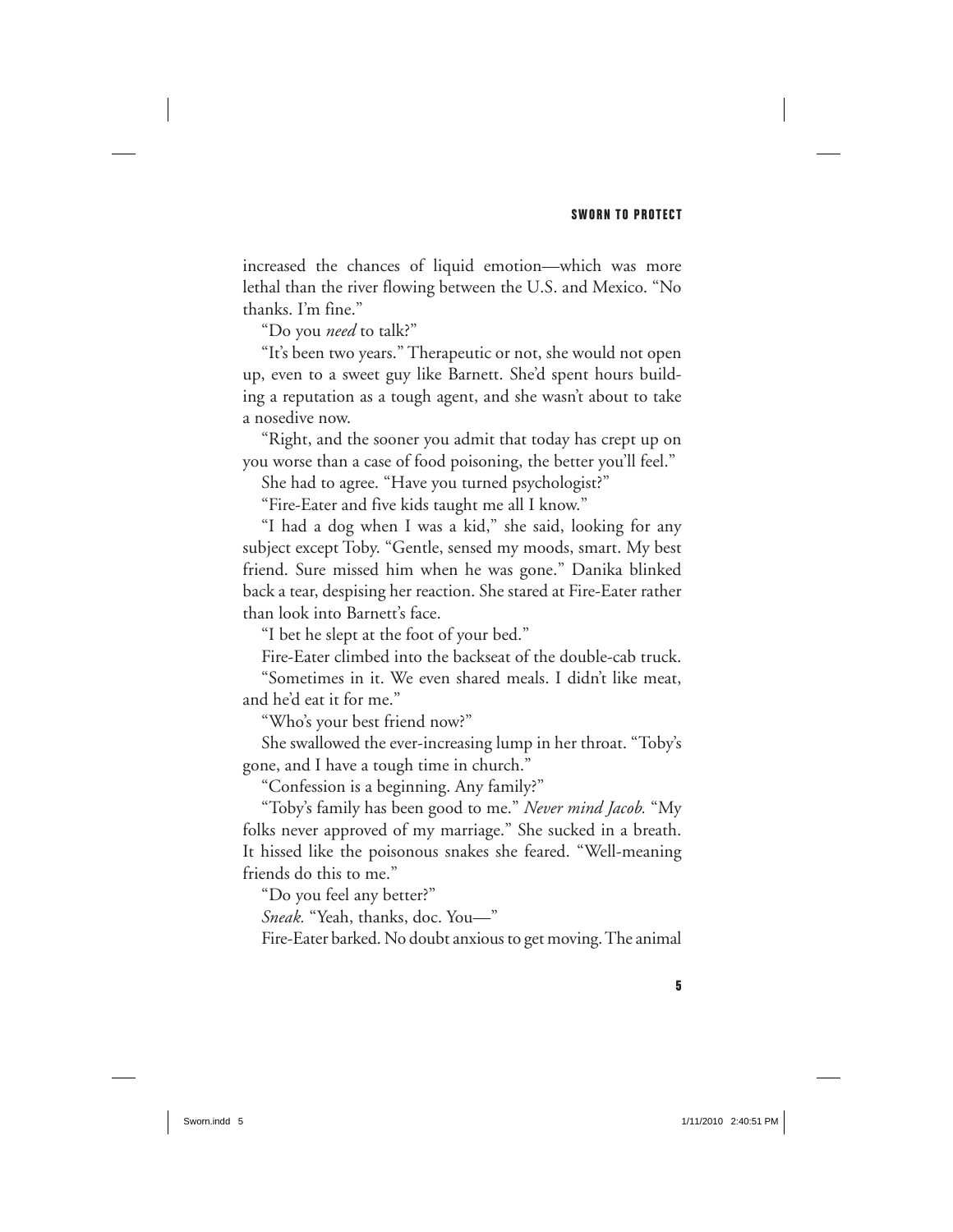and Jacob had similar personalities, but today she'd rather be with the dog.

★★★

 Danika turned off Old Military Road and bounced along a narrow dirt and gravel path, bordered by tall, thick grass and brush and laden with prickly pears on the Rio Grande side and more thick brush on the other. Jon had radioed ahead and reported signs from last night, but nothing new. Every agent was on alert. Trouble brewed along the entire two-thousand-mile border between Mexico and the United States. Drug cartels were slaughtering innocent people in the streets, and those on the U.S. side feared it was only a matter of time before the fighting spilled over the line. Not on her watch.

She drove slowly past the few houses perched on the right side of the road, most of which had been stash houses at one time or another, havens for illegal aliens and drug smugglers. She stopped the truck beside a well-worn trail to look for recent signs in the dirt. After a generous spray of mosquito repellent on her uniform and hands, she stepped into the stifling ninety- degree heat and bent to study the hours-old footprints indicating where the illegals had gained access into Texas before being apprehended. Most of them only wanted an opportunity to better themselves, but others had a darker agenda. At least she hoped the footprints had been accounted for.

A breeze from the north fanned her face and offered a brief reprieve from the unrelenting sun. The tall grass with its thick growth waved as though mocking her commitment to the Border Patrol.

Fifteen minutes later, Barnett radioed a call for assistance.

"Spotted a man wearing a backpack near the 112 sensor. He headed into the *carrizo*."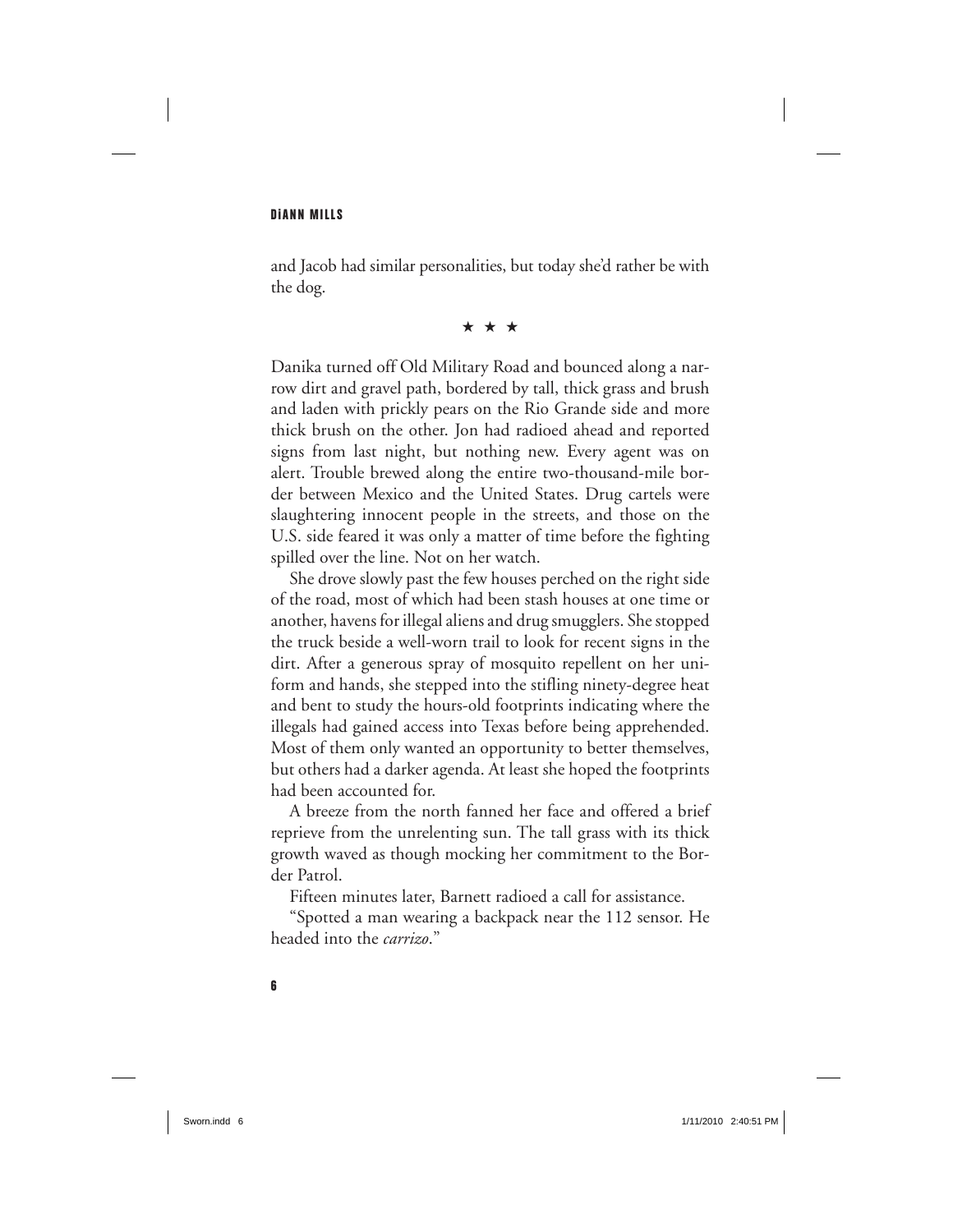Danika ran back to the truck and raced her vehicle toward Barnett's location. She wanted to tell him to wait for backup and not search through the thick grass alone, but she knew Barnett and Fire-Eater were a team and stayed on the traffic. The smuggler probably hid on a rattler's nest.

She was the first to respond to Barnett's request. Pulling in behind his truck, she unclipped her HK from her belt while radioing her arrival. She grabbed her cell phone and dialed his number.

"Barnett, I'm here," she said. "Tell me you're not in the middle of the *carrizo*."

He chuckled. "Fire-Eater's after him. I'm skirting it. Neither one of us is coming out until we have our man."

She pocketed her cell phone and followed the agent's footprints on the dusty road until they disappeared into the thicket. Hot as it was, the Kevlar vest felt good, even if it was worthless against a stab wound or a shotgun blast.

Fire-Eater barked, snapping Danika's attention toward the riverbank. The dog growled from somewhere in the depths of the overgrowth.

Gunfire cracked in the still morning air. Alert to the danger, she pulled her weapon.

"This is the United States Border Patrol! Come out with your hands up!" Barnett's voice roared.

Another shot fired. Fire-Eater yelped.

Blood pumping, Danika yanked out her radio. "Shots fired. Shots fired. Agent or K-9 may be down."

Two more shots pierced the air.

When Barnett didn't respond, she clicked the radio in place on her belt. "Barnett," she yelled, "tell me you're all right."

Nothing.

A dark-haired man emerged from the right side of the road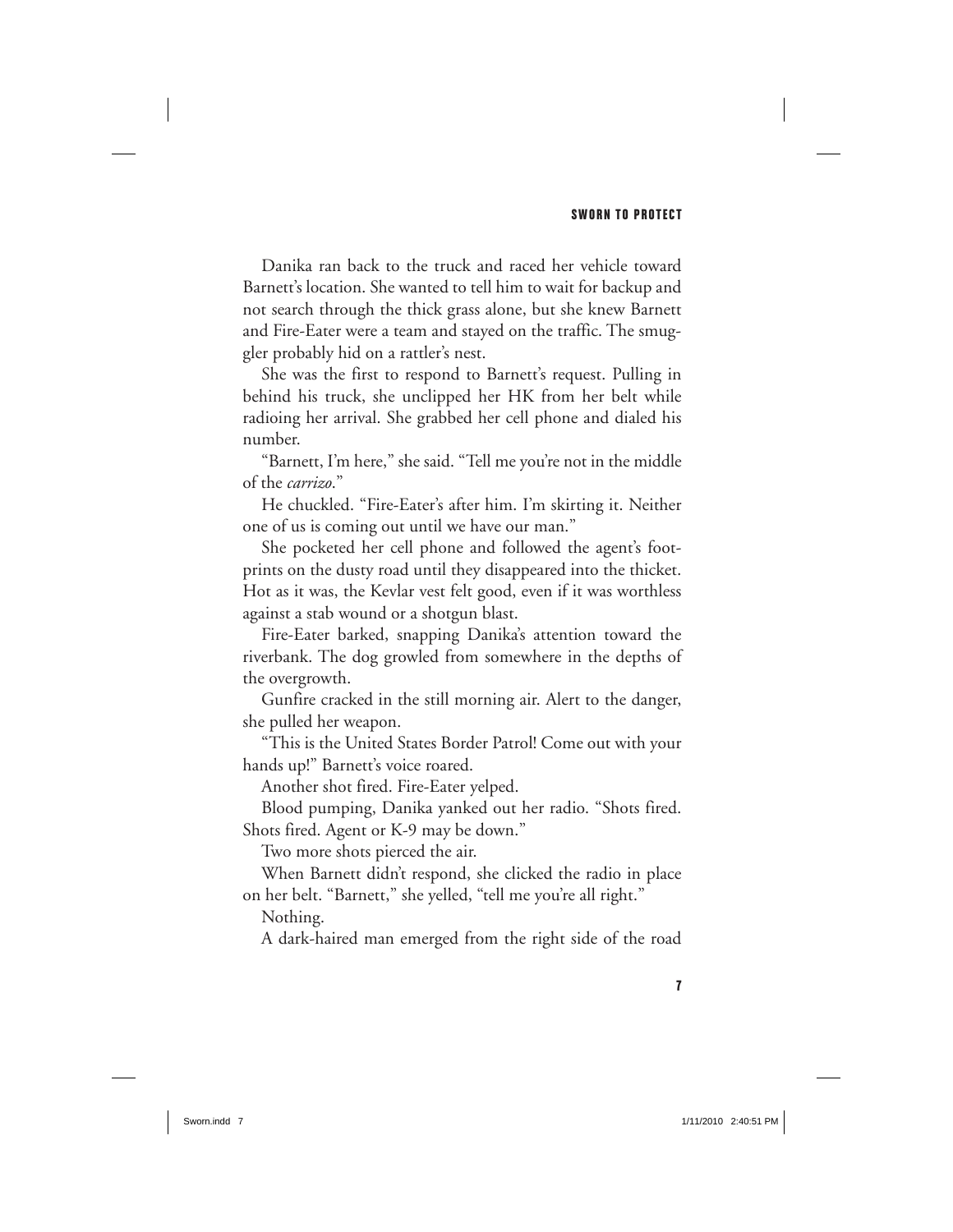several yards away, wearing a backpack that no doubt contained drugs. His attention scattered in different directions.

*"Alto, o disparo,"* she said.

The man turned and fired at her before racing across the road. The bullet angled to her left. Danika returned the fire and sank a bullet into his thigh. He fell, and she raced toward him.

"Drop the gun, or I'll be forced to shoot again."

He kept his fingers wrapped around it. She wrestled with the rage that always seemed to lie below the surface of her control. If she killed him, she could claim self- defense. But her job title meant self-control.

"I said drop the gun." She fired above him and kept running in his direction.

He lifted his hand and aimed. Instinctively she pumped a bullet into his hand. His wound caused a burst of blood to splatter the ground and the quiet air to echo with obscenities. Still he refused to release the hold on his gun.

"Do you want your whole hand blown off?" She stood over him and clamped her booted foot over his injured hand.

He screamed, and she pointed her firearm at his face. Danika trembled. She wasn't a murderer, but anger did struggle to rule her emotions.

"You'll pay for this," the man said. "I know who you are, and there's a contract out for you."

"You aren't the first or the last to threaten me." She picked up the man's gun, an older model Beretta. With his leg and hand bleeding, he wasn't going anywhere. She slipped the handcuffs from her belt and clamped them on his wrists. Rolling him over, she brushed his bleeding leg against the hard ground, and he moaned. Where was backup? *Please, let Barnett be okay. Five kids. A respected agent.*

"The drug cartels will destroy the Border Patrol."

"Big talk for a man in handcuffs."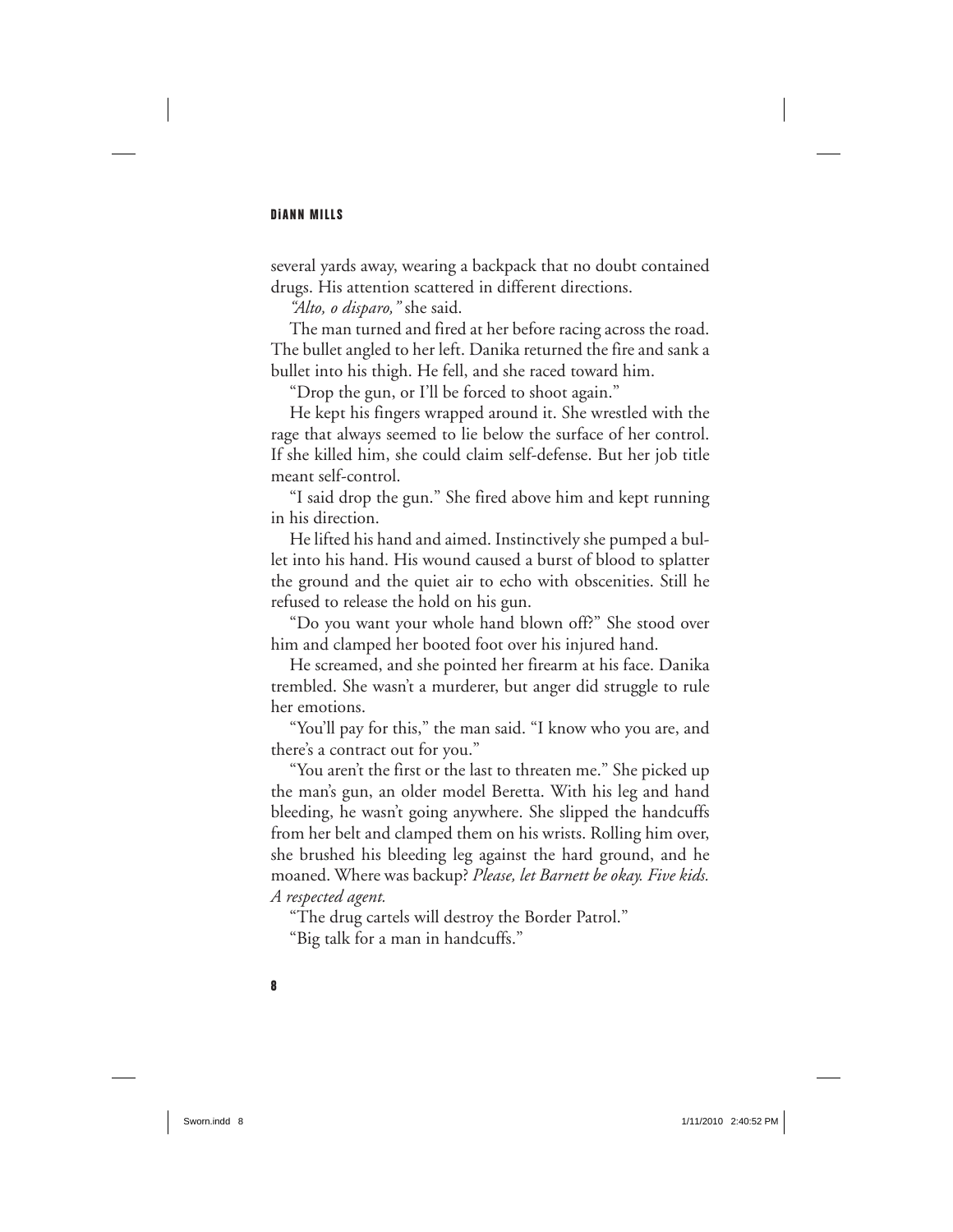"You wait and see who wins." He spit on her boot. "You'll never find out who killed your husband."

She smothered the gasp that nearly stole her breath. How did the man know her? know about Toby's death? He clearly had inside information—information that couldn't have been obtained easily. Unless Toby's murder was related to something bigger than she had imagined.

*Focus.* Now was not the time to weigh the shooter's words. Later she'd look into it.

Her gaze searched the area. An outstretched arm poked through the overgrowth where the downed man had attempted to cross the road. She hurried, gun raised, eyes taking in every inch of the brush. As she grew closer, she saw the rest of Barnett's body sprawled on the trodden grass. Blood soaked the ground, creating a small puddle of red against the vibrant green. Danika bent to his side.

Barnett moaned. "He shot Fire-Eater," he whispered. "Get him."

"I have him cuffed. Hold on. Help's coming." She pulled out the radio. "Need EMS. Agent down."

She hadn't been there for Toby, but she could be there for Barnett.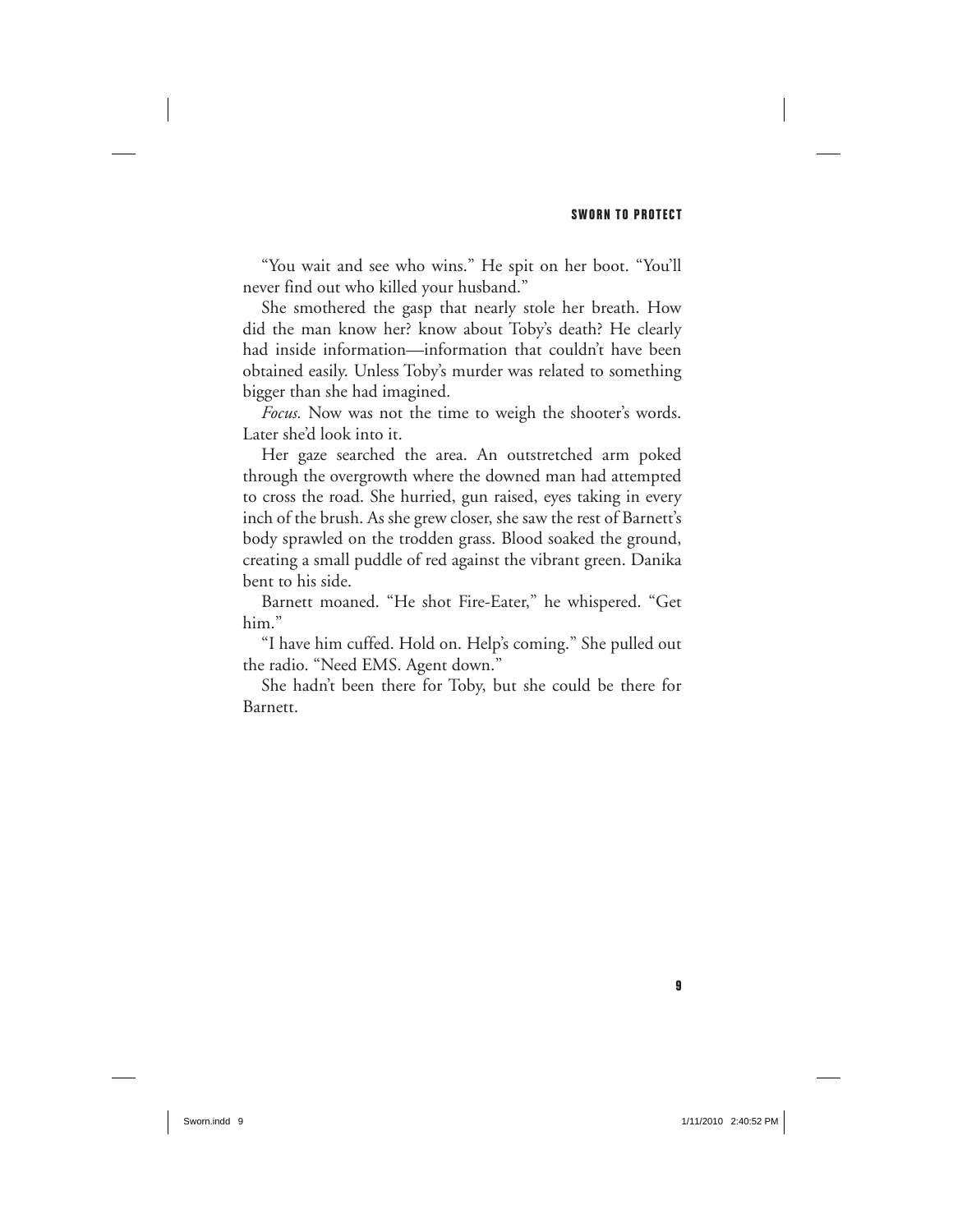## A NOTE FROM THE AUTHOR

### *Dear reader,*

When I started writing *Sworn to Protect*, I believed I had an understanding of the immigration problem. After all, I know people who are undocumented immigrants, and I know people who are Border Patrol agents. Their situation and plight are familiar to most of us living in southern Texas.

Then Danika and Alex's story began to unfold. As I looked into their hearts and those of the people around them, I discovered I really didn't know much at all about the emotional, physical, mental, and spiritual stresses of our neighbors south of the Rio Grande or the brave men and women who protect our borders. Learning along with my characters proved to be a challenging and enjoyable journey.

While conducting research, I was fortunate to ride the line with a couple of Border Patrol agents. I hope I have been able to portray these courageous people accurately. I remember how hot the days, how muddy the Rio Grande, and how desperate the people. The Border Patrol agents' compassion and respect for undocumented immigrants impressed me. I also became aware of the dangers the agents face. Can you imagine not wearing your uniform to and from work for fear of endangering your family's lives?

Without a doubt, *Sworn to Protect* does not attempt to address all the complex issues surrounding immigration in the United States. It would be difficult to do that within the pages of a novel. If you'd like to learn more about the Border Patrol and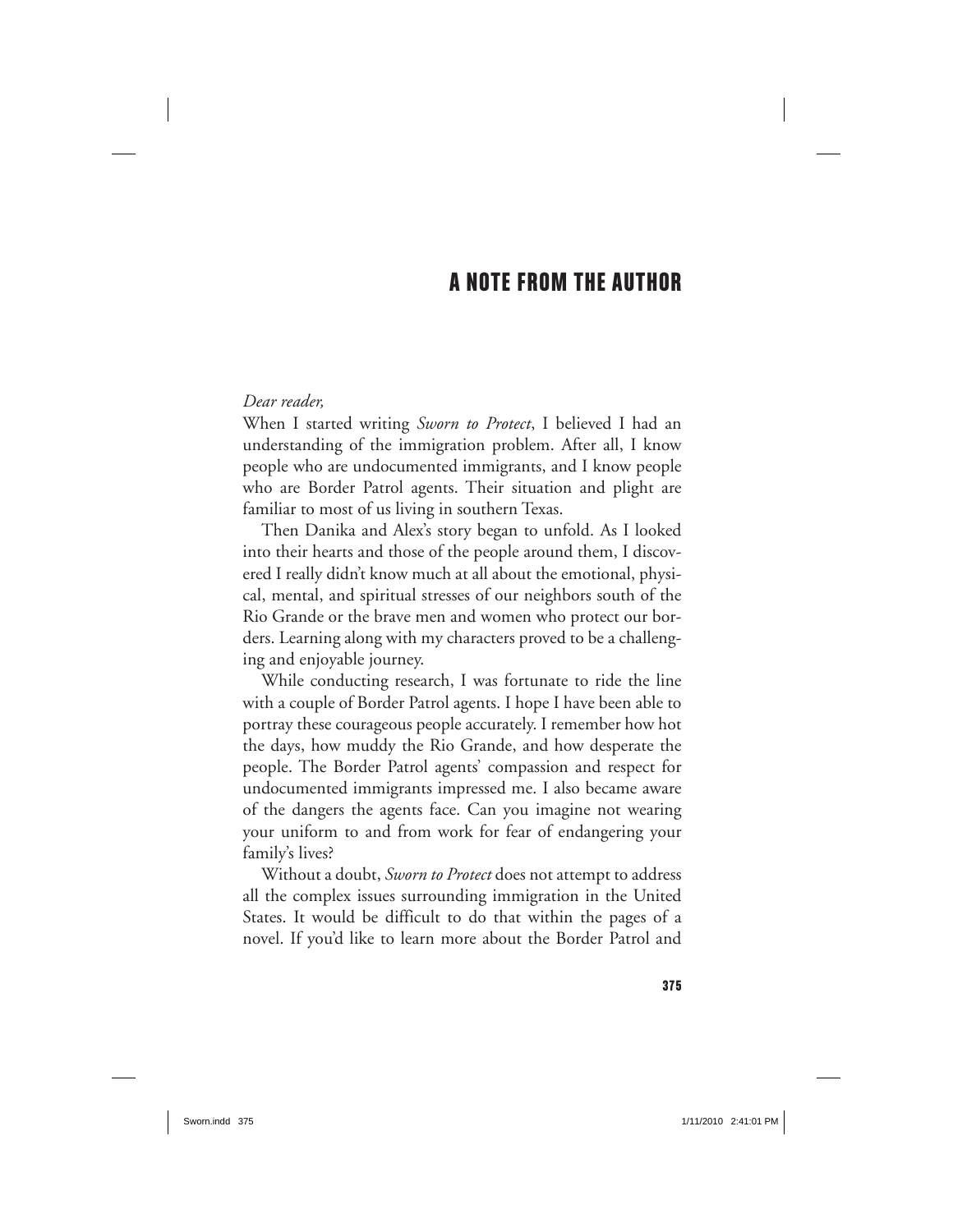undocumented immigrants, I invite you to read *Patrolling Chaos: The U.S. Border Patrol in Deep South Texas* by Robert Lee Maril (Texas Tech University Press, 2006). For a distinctly Christian perspective, you may want to read *Welcoming the Stranger* by Matthew Soerens and Jenny Hwang (InterVarsity Press, 2009).

I hope you enjoyed *Sworn to Protect*. I left a piece of my heart with the characters. It's been said that if a writer doesn't change and grow in writing a novel, then she can't expect the reader to change and grow either. I hope this novel has made you more aware of our immigration issues, and may we pray together for a resolution.

Expect an Adventure DiAnn Mills **www.diannmills.com**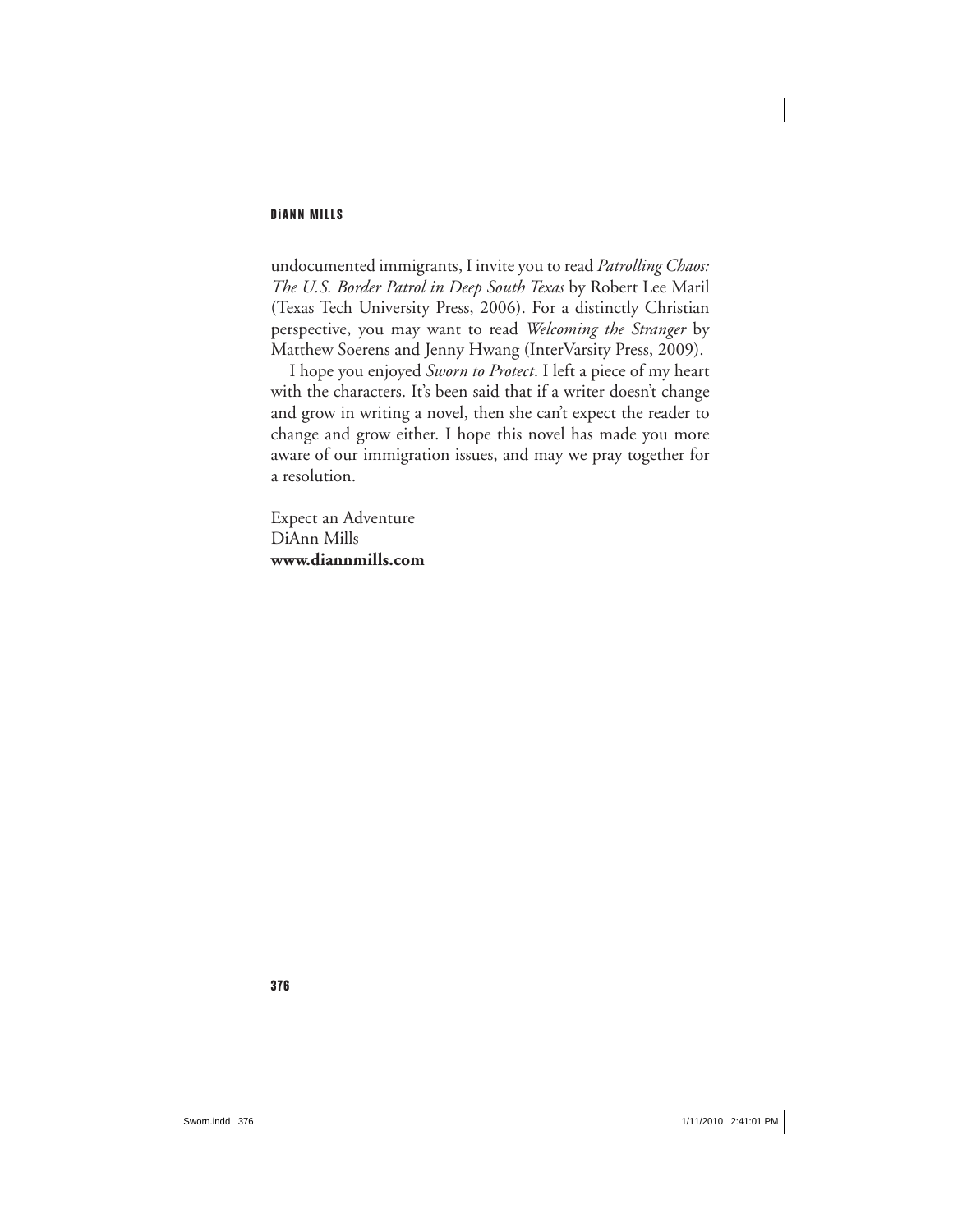# ABOUT THE AUTHOR

Award- winning author DiAnn Mills is a fiction writer who combines an adventuresome spirit with unforgettable characters to create action- packed novels. DiAnn's first book was published in 1998. She currently has more than forty books in print, which have sold more than a million and a half copies.

Six of her books have appeared on the CBA best-seller list. Eight of her books have been nominated for the American Christian Fiction Writers' Book of the Year contest, and she is the recipient of the Inspirational Reader's Choice award for 2005 and 2007. *Lightning and Lace* was a 2008 Christy Award finalist.

DiAnn is a founding board member for American Christian Fiction Writers and a member of Inspirational Writers Alive; Romance Writers of America's Faith, Hope and Love chapter; and the Advanced Writers and Speakers Association. She speaks to various groups and teaches writing workshops around the country. DiAnn is also a mentor for the Jerry B. Jenkins Christian Writers Guild.

Her latest releases are *Awaken My Heart* and *Breach of Trust*.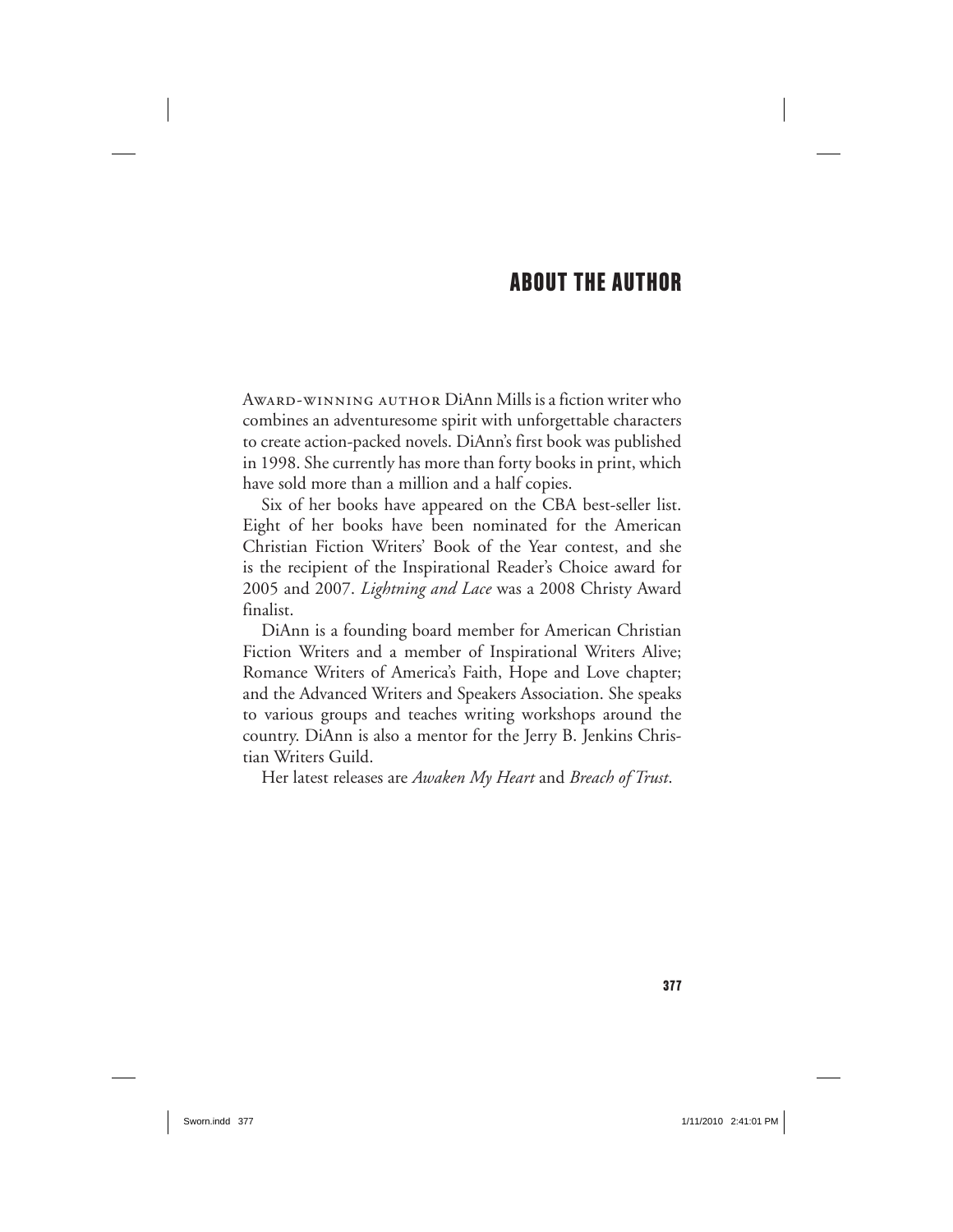# DISCUSSION QUESTIONS

- 1. Have you ever considered taking a job that might put you or your family in danger?
- 2. How far would you go to protect a family member?
- 3. Grief is often a formidable monster. How well does Danika handle the second anniversary of her husband's death? How do you handle reminders of loss or grief in your life?
- 4. Jacob is bitter about his brother's death, and it affects his relationship with his family. How might you react in a similar situation?
- 5. If you were Danika's friend, would you encourage her to seek out a relationship with Alex? Why or why not?
- 6. Should Alex have told Danika from the beginning about his friendship with Toby? How might his doing so have changed the trajectory of their relationship?
- 7. Alex has his own personal views about undocumented immigrants. How are they different from Danika's?
- 8. It's been said that desperate people do desperate things. What particular desperation motivates Sandra? Lucy? Jose?